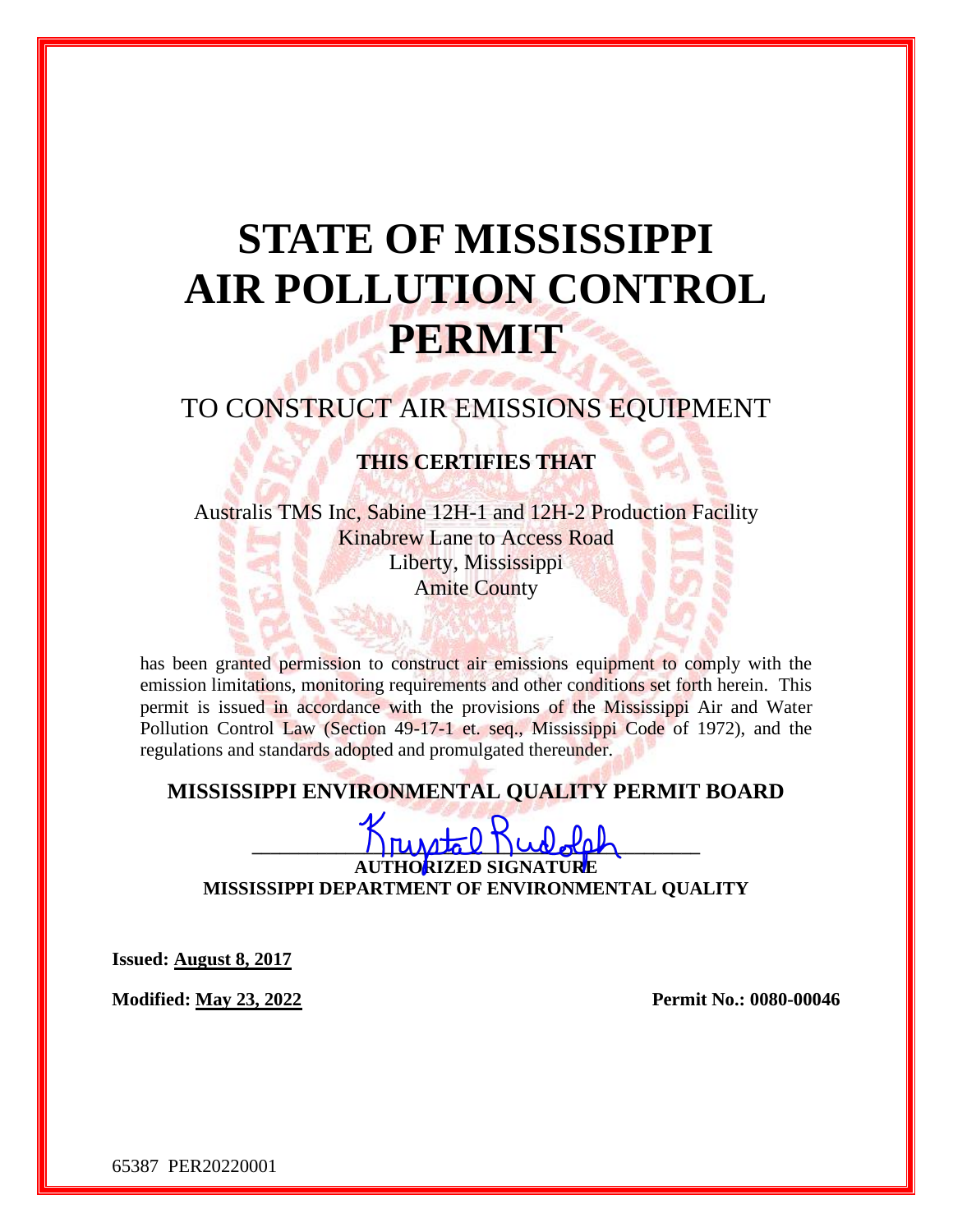#### **SECTION 1. GENERAL CONDITIONS**

- 1.1 This permit is for air pollution control purposes only. (Ref.: 11 Miss. Admin. Code Pt. 2, R. 2.1.D.)
- 1.1 Any activities not identified in the application are not authorized by this permit. (Ref.: Miss. Code Ann. 49-17-29(1)(b))
- 1.2 The knowing submittal of a permit application with false information may serve as the basis for the Permit Board to void the permit issued pursuant thereto or subject the applicant to penalties for operating without a valid permit pursuant to State Law.

(Ref.: 11 Miss. Admin. Code Pt. 2, R. 2.2.B(5).)

1.3 It is the responsibility of the applicant/permittee to obtain all other approvals, permits, clearances, easements, agreements, etc., which may be required including, but not limited to, all required local government zoning approvals or permits.

(Ref.: 11 Miss. Admin. Code Pt. 2, R. 2.1.D(6).)

1.4 The issuance of a permit does not release the permittee from liability for constructing or operating air emissions equipment in violation of any applicable statute, rule, or regulation of state or federal environmental authorities.

(Ref.: 11 Miss. Admin. Code Pt. 2, R. 2.2.B(7).)

1.5 It shall not be a defense for a permittee in an enforcement action that it would have been necessary to halt or reduce the permitted activity in order to maintain compliance with the conditions of the permit, unless halting or reducing activity would create an imminent and substantial endangerment threatening the public health and safety of the lives and property of the people of this state.

(Ref.: 11 Miss. Admin. Code Pt. 2, R. 2.2.B(15)(a).)

1.6 The permit and/or any part thereof may be modified, revoked, reopened, and reissued, or terminated for cause. Sufficient cause for a permit to be reopened shall exist when an air emissions stationary source becomes subject to Title V. The filing of a request by the permittee for a permit modification, revocation and reissuance, or termination, or of a notification of planned changes or anticipated noncompliance does not stay any permit condition.

(Ref.: 11 Miss. Admin. Code Pt. 2, R. 2.2.B(15)(b).)

- 1.7 The permit does not convey any property rights of any sort, or any exclusive privilege. (Ref.: 11 Miss. Admin. Code Pt. 2, R. 2.2.B(15)(c).)
- 1.8 The permittee shall furnish to the Department of Environmental Quality (DEQ) within a reasonable time any information the DEQ may request in writing to determine whether cause exists for modifying, revoking and reissuing, or terminating the permit or to

65387 PER20220001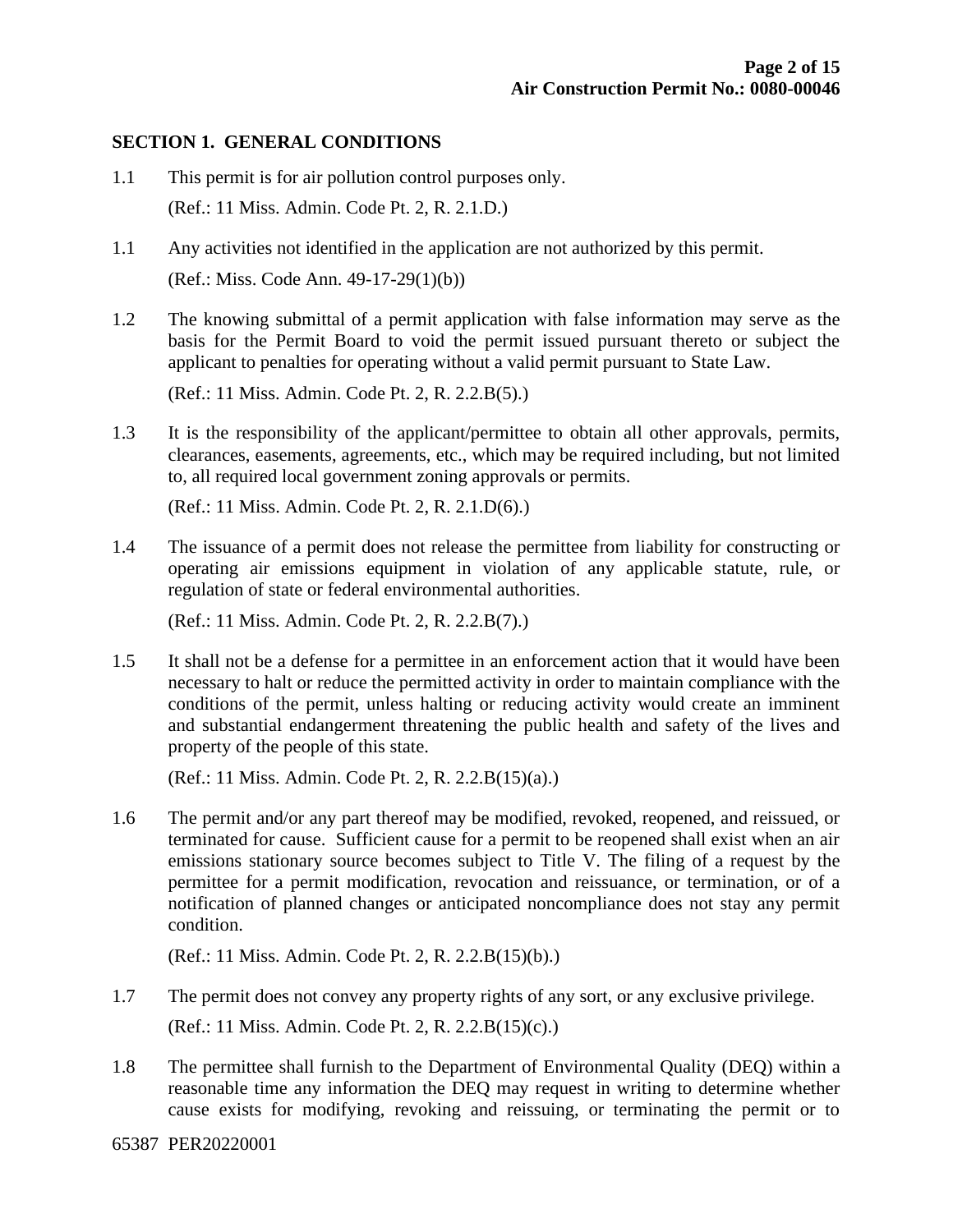determine compliance with the permit. Upon request, the permittee shall also furnish to the DEQ copies of records required to be kept by the permit or, for information claimed to be confidential, the permittee shall furnish such records to the DEQ along with a claim of confidentiality. The permittee may furnish such records directly to the Administrator along with a claim of confidentiality.

(Ref.: 11 Miss. Admin. Code Pt. 2, R. 2.2.B(15)(d).)

1.9 *Design and Construction Requirements:* The stationary source shall be designed and constructed so as to operate without causing a violation of an Applicable Rules and Regulations, without interfering with the attainment and maintenance of State and National Ambient Air Quality Standards, and such that the emission of air toxics does not result in an ambient concentration sufficient to adversely affect human health and wellbeing or unreasonably and adversely affect plant or animal life beyond the stationary source boundaries.

(Ref.: 11 Miss. Admin. Code Pt. 2, R. 2.5.A(1)-(3).)

1.10 The necessary facilities shall be constructed to prevent any wastes or other products or substances to be placed in a location where they are likely to cause pollution of the air or waters of the State without the proper environmental permits.

(Ref.: Miss. Code Ann. 49-17-29(1) and (2))

1.11 *Fugitive Dust Emissions from Construction Activities:* The construction of the stationary source shall be performed in such a manner so as to reduce fugitive dust emissions from construction activities to a minimum.

(Ref.: 11 Miss. Admin. Code Pt. 2, R. 2.5.A(4).)

- 1.12 *General Nuisances:* The permittee shall not cause, permit, or allow the emission of particles or any contaminants in sufficient amounts or of such duration from any process as to be injurious to humans, animals, plants, or property, or to be a public nuisance, or create a condition of air pollution.
	- (a) The permittee shall not cause or permit the handling, transporting, or storage of any material in a manner which allows or may allow unnecessary amounts of particulate matter to become airborne.
	- (b) When dust, fumes, gases, mist, odorous matter, vapors, or any combination thereof escape from a building or equipment in such a manner and amount as to cause a nuisance to property other than that from which it originated or to violate any other provision of 11 Miss. Admin. Code Pt. 2, Ch. 1, the Commission may order such corrected in a way that all air and gases or air and gasborne material leaving the building or equipment are controlled or removed prior to discharge to the open air.

(Ref.: 11 Miss. Admin. Code Pt. 2, R. 1.3.C.)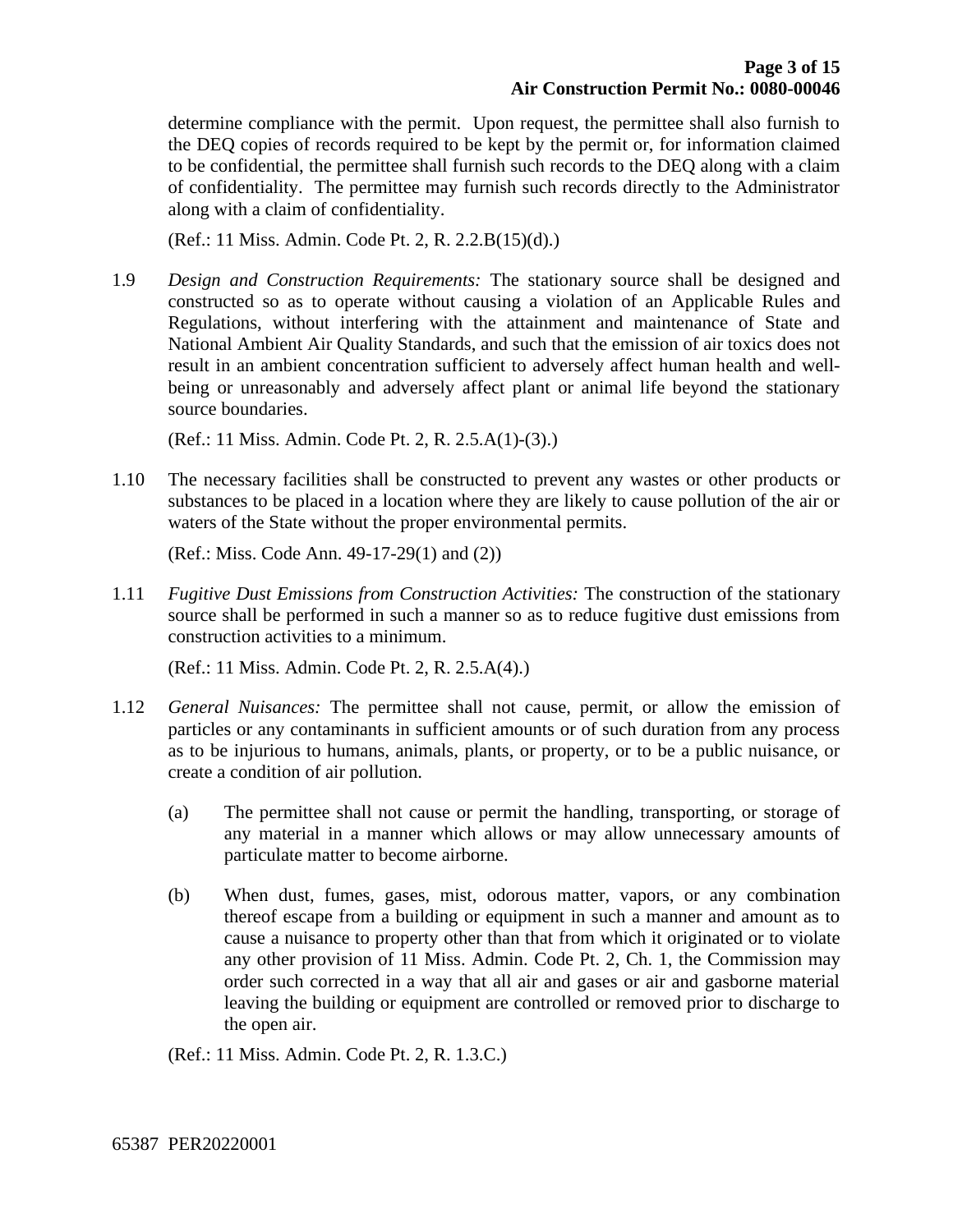- 1.13 *Right of Entry:* The permittee shall allow the Mississippi Department of Environmental Quality Office of Pollution Control and the Mississippi Environmental Quality Permit Board and/or their representatives upon presentation of credentials:
	- (a) To enter at reasonable times upon the permittee's premises where an air emission source is located or in which any records are required to be kept under the terms and conditions of this permit; and
	- (b) To have access to and copy any records required to be kept under the terms and conditions of this permit; to inspect any monitoring equipment or monitoring method required in this permit; and to sample any air contaminants or waste waters, fuel, process material, or other material which affects or may affect emission of air contaminants from any source.

(Ref.: Miss. Code Ann. 49-17-21)

- 1.14 *Permit Modification or Revocation:* After notice and opportunity for a hearing, the Permit Board may modify the permit or revoke it in whole or in part for good cause shown including, but not limited to:
	- (a) Persistent violation of any of the terms or conditions of this permit;
	- (b) Obtaining this permit by misrepresentation or failure to disclose fully all relevant facts; or
	- (c) A change in federal, state, or local laws or regulations that require either a temporary or permanent reduction or elimination of previously authorized air emission.

(Ref.: 11 Miss. Admin. Code Pt. 2, R. 2.2.C.)

1.15 *Public Record and Confidential Information:* Except for data determined to be confidential under the Mississippi Air & Water Pollution Control Law, all reports prepared in accordance with the terms of this permit shall be available for public inspection at the offices of the Mississippi Department of Environmental Quality, Office of Pollution Control.

(Ref.: Miss. Code Ann. 49-17-39)

1.16 *Permit Transfer:* This permit shall not be transferred except upon approval of the Permit Board.

(Ref.: 11 Miss. Admin. Code Pt. 2, R. 2.16.B.)

1.17 *Severability:* The provisions of this permit are severable. If any provision of the permit, or the application of any provision of the permit to any circumstances, is challenged or held invalid, the validity of the remaining permit provisions and/or portions thereof or their application to other persons or sets of circumstances, shall not be affected thereby.

(Ref.: 11 Miss. Admin. Code Pt. 2, R. 2.1.D(7).)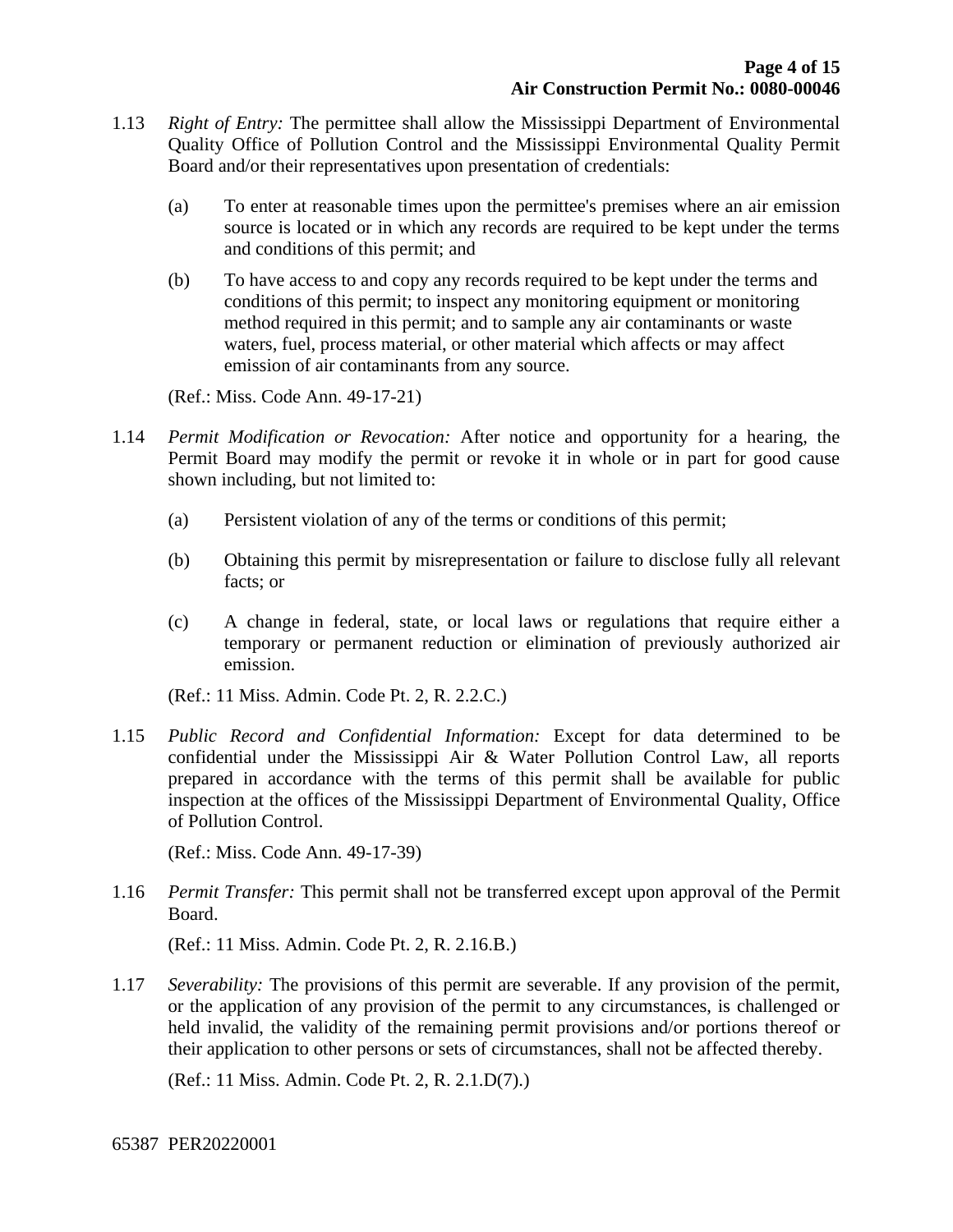1.18 *Permit Expiration:* The permit to construct will expire if construction does not begin within eighteen (18) months from the date of issuance, if construction is suspended for eighteen (18) months or more, or if construction is not completed within a reasonable time. The DEQ may extend the 18-month period upon a satisfactory showing that an extension is justified.

(Ref.: 11 Miss. Admin. Code Pt. 2, R. 2.5.C(1)., R. 2.5.C(4)., and R. 5.2.)

1.19 *Certification of Construction:* A new stationary source issued a Permit to Construct cannot begin operation until certification of construction by the permittee.

(Ref.: 11 Miss. Admin. Code Pt. 2, R. 2.5.D(3).)

1.20 *Beginning Operation:* After certification of construction by the permittee, the Permit to Construct shall be deemed to satisfy the requirement for a permit to operate until the date the application for issuance or modification of the Title V Permit or the application for issuance or modification of the State Permit to Operate, whichever is applicable, is due. This provision is not applicable to a source excluded from the requirement for a permit to operate as provided by 11 Miss. Admin. Code Pt. 2, R. 2.13.G.

(Ref.: 11 Miss. Admin. Code Pt. 2, R. 2.5.D(4).)

1.21 *Application for a Permit to Operate:* The application for issuance or modification of the State Permit to Operate or the Title V Permit, whichever is applicable, is due twelve (12) months after beginning operation or such earlier date or time as specified in the Permit to Construct. The Permit Board may specify an earlier date or time for submittal of the application. Beginning operation will be assumed to occur upon certification of construction, unless the permittee specifies differently in writing.

(Ref.: 11 Miss. Admin. Code Pt. 2, R. 2.5.D(5).)

1.22 *Operating Under a Permit to Construct:* Upon submittal of a timely and complete application for issuance or modification of a State Permit to Operate or a Title V Permit, whichever is applicable, the applicant may continue to operate under the terms and conditions of the Permit to Construct and in compliance with the submitted application until the Permit Board issues, modifies, or denies the Permit to Operate.

(Ref.: 11 Miss. Admin. Code Pt. 2, R. 2.5.D(6).)

- 1.23 Except as otherwise specified herein, the permittee shall be subject to the following provisions with respect to upsets, startups, and shutdowns.
	- (a) Upsets (as defined in 11 Miss. Admin. Code Pt. 2, R. 1.2.)
		- (1) For an upset, the Commission may pursue an enforcement action for noncompliance with an emission standard or other requirement of an applicable rule, regulation, or permit. In determining whether to pursue enforcement action, and/or the appropriate enforcement action to take, the Commission may consider whether the source has demonstrated through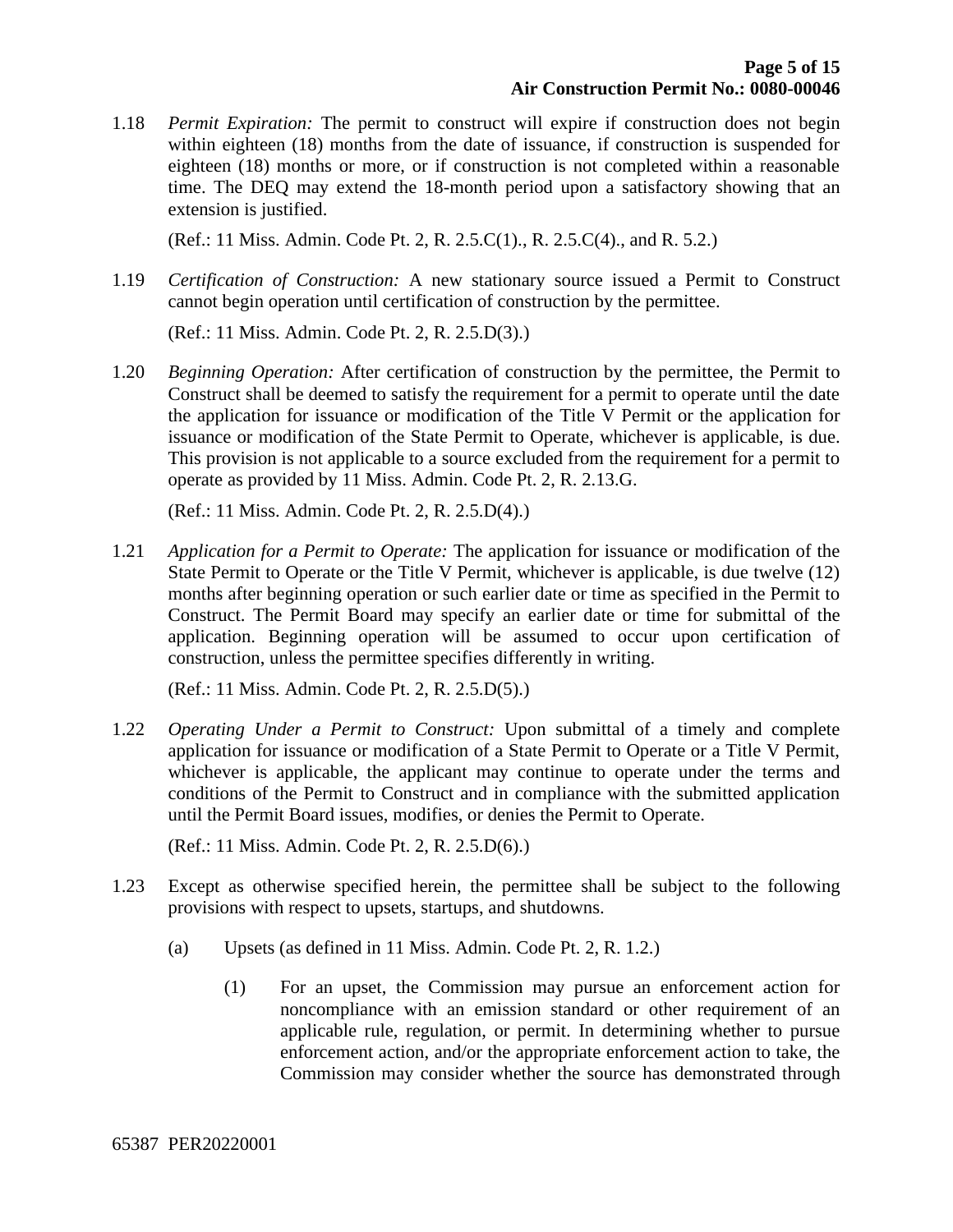properly signed contemporaneous operating logs or other relevant evidence the following:

- (i) An upset occurred and that the source can identify the cause(s) of the upset;
- (ii) The source was at the time being properly operated;
- (iii) During the upset the source took all reasonable steps to minimize levels of emissions that exceeded the emission standard or other requirement of an applicable rule, regulation, or permit;
- (iv) That within five (5) working days of the time the upset began, the source submitted a written report to the Department describing the upset, the steps taken to mitigate excess emissions or any other noncompliance, and the corrective actions taken and;
- (v) That as soon as practicable but no later than 24 hours of becoming aware of an upset that caused an immediate adverse impact to human health or the environment beyond the source boundary or caused a general nuisance to the public, the source provided notification to the Department.
- (2) In any enforcement proceeding by the Commission, the source seeking to establish the occurrence of an upset has the burden of proof.
- (3) This provision is in addition to any upset provision contained in any applicable requirement.
- (4) These upset provisions apply only to enforcement actions by the Commission and are not intended to prohibit EPA or third party enforcement actions.
- (b) Startups and Shutdowns (as defined in 11 Miss. Admin. Code Pt. 2, R. 1.2.)
	- (1) Startups and shutdowns are part of normal source operation. Emission limitations apply during startups and shutdowns unless source specific emission limitations or work practice standards for startups and shutdowns are defined by an applicable rule, regulation, or permit.
	- (2) Where the source is unable to comply with existing emission limitations established under the State Implementation Plan (SIP) and defined in 11 Mississippi Administrative Code, Part 2, Chapter 1, the Department will consider establishing source specific emission limitations or work practice standards for startups and shutdowns. Source specific emission limitations or work practice standards established for startups and shutdowns are subject to the requirements prescribed in 11 Miss. Admin. Code Pt. 2, R.  $1.10.B(2)$ (a) through (e).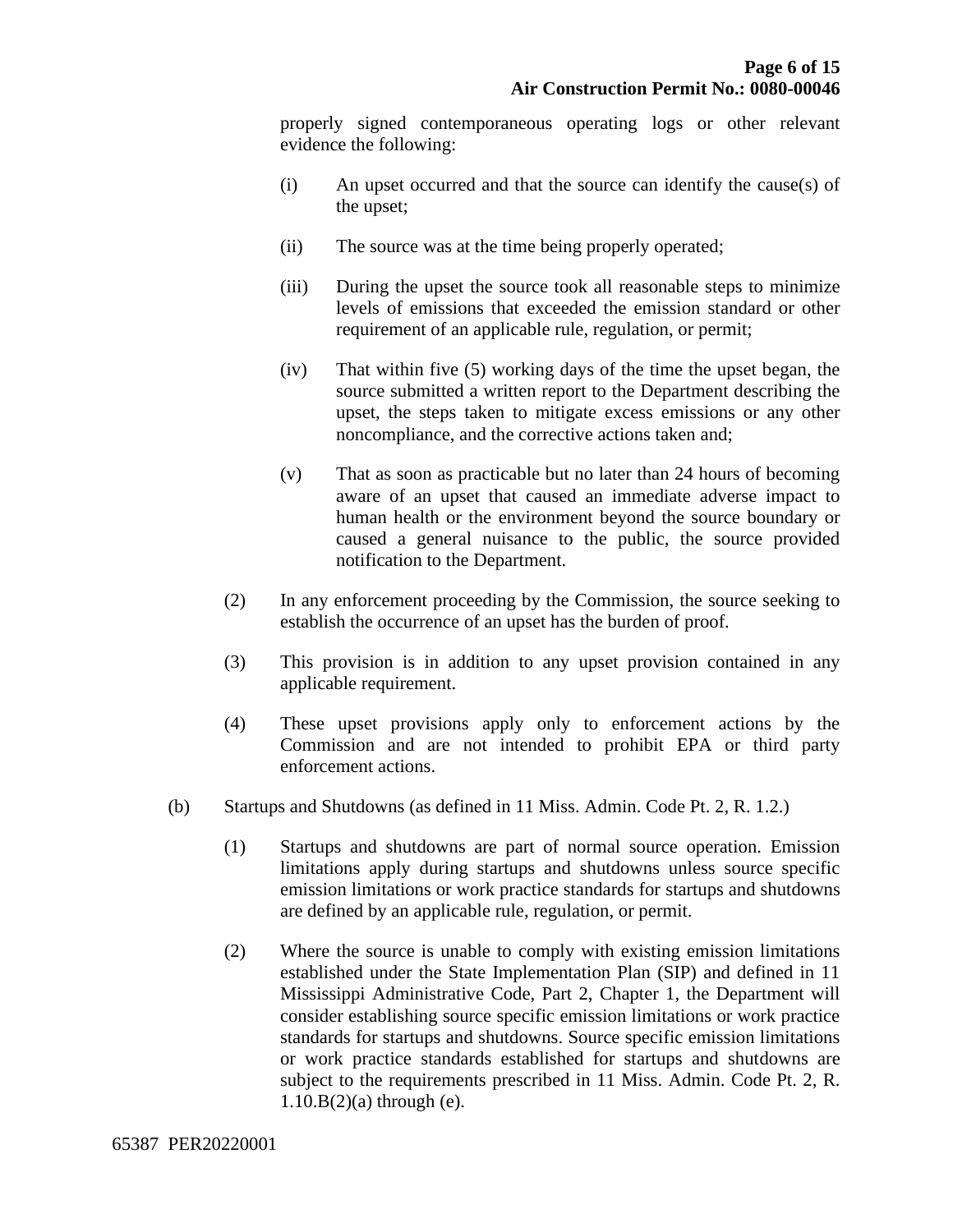(3) Where an upset, as defined in 11 Miss. Admin. Code Pt. 2, R. 1.2.,occurs during startup or shutdown, see the upset requirements above.

(Ref.: 11 Miss. Admin. Code Pt. 2, R. 1.10.)

1.24 *General Duty:* All air emission equipment shall be operated as efficiently as possible to provide the maximum reduction of air contaminants.

(Ref.: 11 Miss. Admin. Code Pt. 2, R. 2.2.B(10).)

- 1.25 *Compliance Testing:* Regarding compliance testing:
	- (a) The results of any emissions sampling and analysis shall be expressed both in units consistent with the standards set forth in any Applicable Rules and Regulations or this permit and in units of mass per time.
	- (b) Compliance testing will be performed at the expense of the permittee.
	- (c) Each emission sampling and analysis report shall include but not be limited to the following:
		- (1) detailed description of testing procedures;
		- (2) sample calculation(s);
		- (3) results; and
		- (4) comparison of results to all Applicable Rules and Regulations and to emission limitations in the permit.

(Ref.: 11 Miss. Admin. Code Pt. 2, R. 2.6.B(3), (4), and (6).)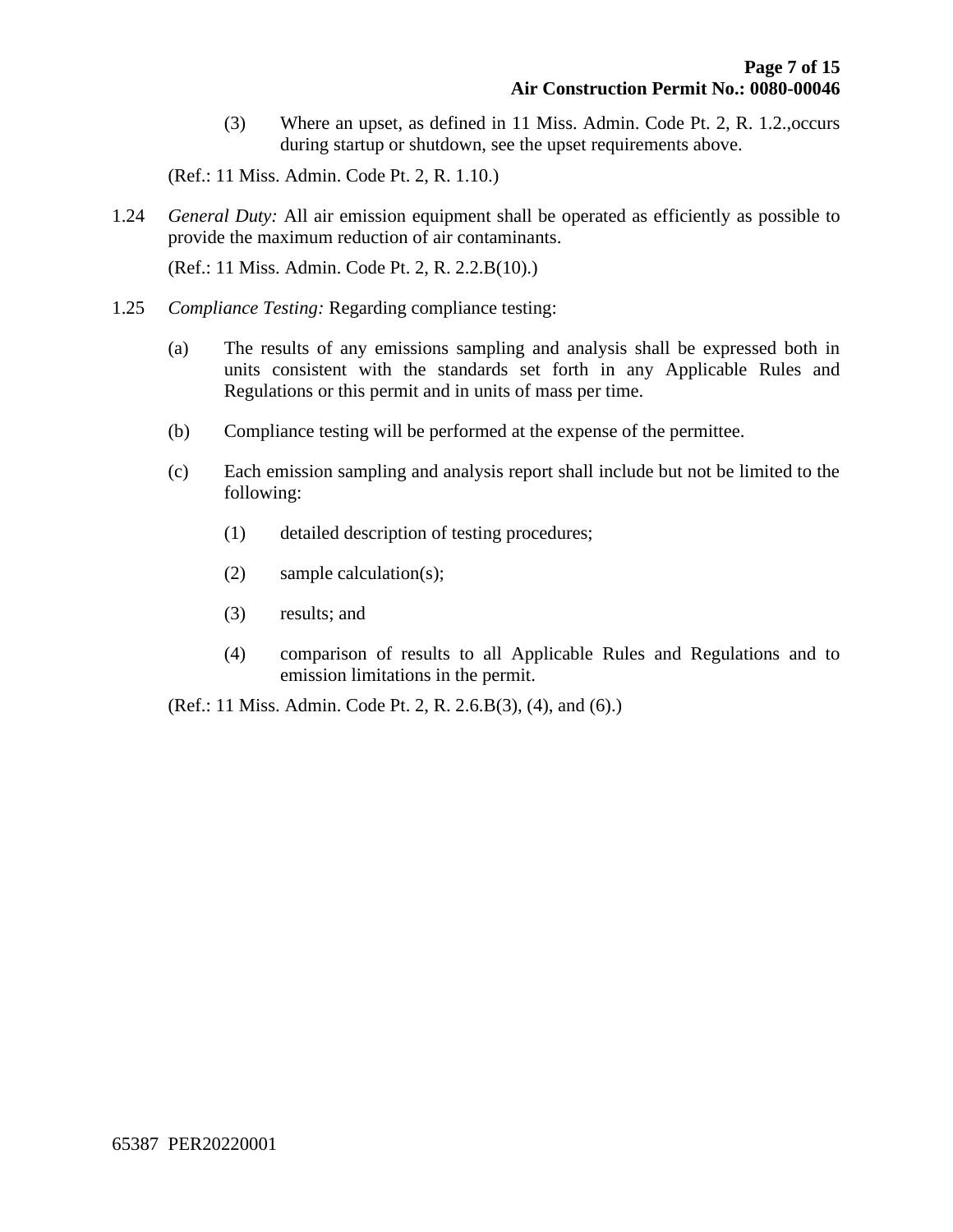#### **SECTION 2. EMISSION POINT DESCRIPTION**

The permittee is authorized to construct and operate, upon certification of construction, air emissions equipment, as described in the following table.

| <b>Emission</b><br>Point | <b>Description</b>                                                                                          |  |  |
|--------------------------|-------------------------------------------------------------------------------------------------------------|--|--|
| <b>AA-000</b>            | <b>Entire Oil and Gas Production Facility</b>                                                               |  |  |
| AA-001                   | 0.75 MMBtu/hr Heater Treater Burner Stack (V-103)                                                           |  |  |
| AA-002                   | 0.75 MMBtu/hr Heater Treater Burner Stack (V-203)                                                           |  |  |
| $AA-003$                 | Process Flare (FL-701) (Greater than 10MMBTU/hr Heat Input)                                                 |  |  |
| $AA-004$                 | Pump Jack Engine (U-101) (Natural Gas Fired Reciprocating internal combustion engines, less than<br>500 HP) |  |  |
| $AA-005$                 | Pump Jack Engine (U-102) (Natural Gas Fired Reciprocating internal combustion engines, less than<br>500 HP) |  |  |
| AA-006                   | 4,200 Gallon Pop Tank for PSV Releases                                                                      |  |  |
| AA-007                   | 16,800 Gallon Crude Oil Storage Tanks (S-501)                                                               |  |  |
| AA-008                   | 16,800 Gallon Crude Oil Storage Tanks (S-502)                                                               |  |  |
| AA-009                   | 16,800 Gallon Crude Oil Storage Tanks (S-503)                                                               |  |  |
| $AA-010$                 | 16,800 Gallon Crude Oil Storage Tanks (S-504)                                                               |  |  |
| AA-011                   | 16,800 Gallon Crude Oil Storage Tanks (S-505)                                                               |  |  |
| AA-012                   | 16,800 Gallon Crude Oil Storage Tanks (S-506)                                                               |  |  |
| $AA-013$                 | 16,800 Gallon Crude Oil Storage Tanks (S-507)                                                               |  |  |
| AA-014                   | 16,800 Gallon Crude Oil Storage Tanks (S-508)                                                               |  |  |
| AA-015                   | 16,800 Gallon Crude Oil Storage Tanks (S-509)                                                               |  |  |
| AA-016                   | 16,800 Gallon Crude Oil Storage Tanks (S-510)                                                               |  |  |
| AA-017                   | Crude Oil Loading (OiLL)                                                                                    |  |  |
| AA-018                   | Produced Water Loading (PWLL)                                                                               |  |  |
| AA-019                   | Three Phase Separator                                                                                       |  |  |
| AA-020                   | <b>Fugitive Emissions (FUG)</b>                                                                             |  |  |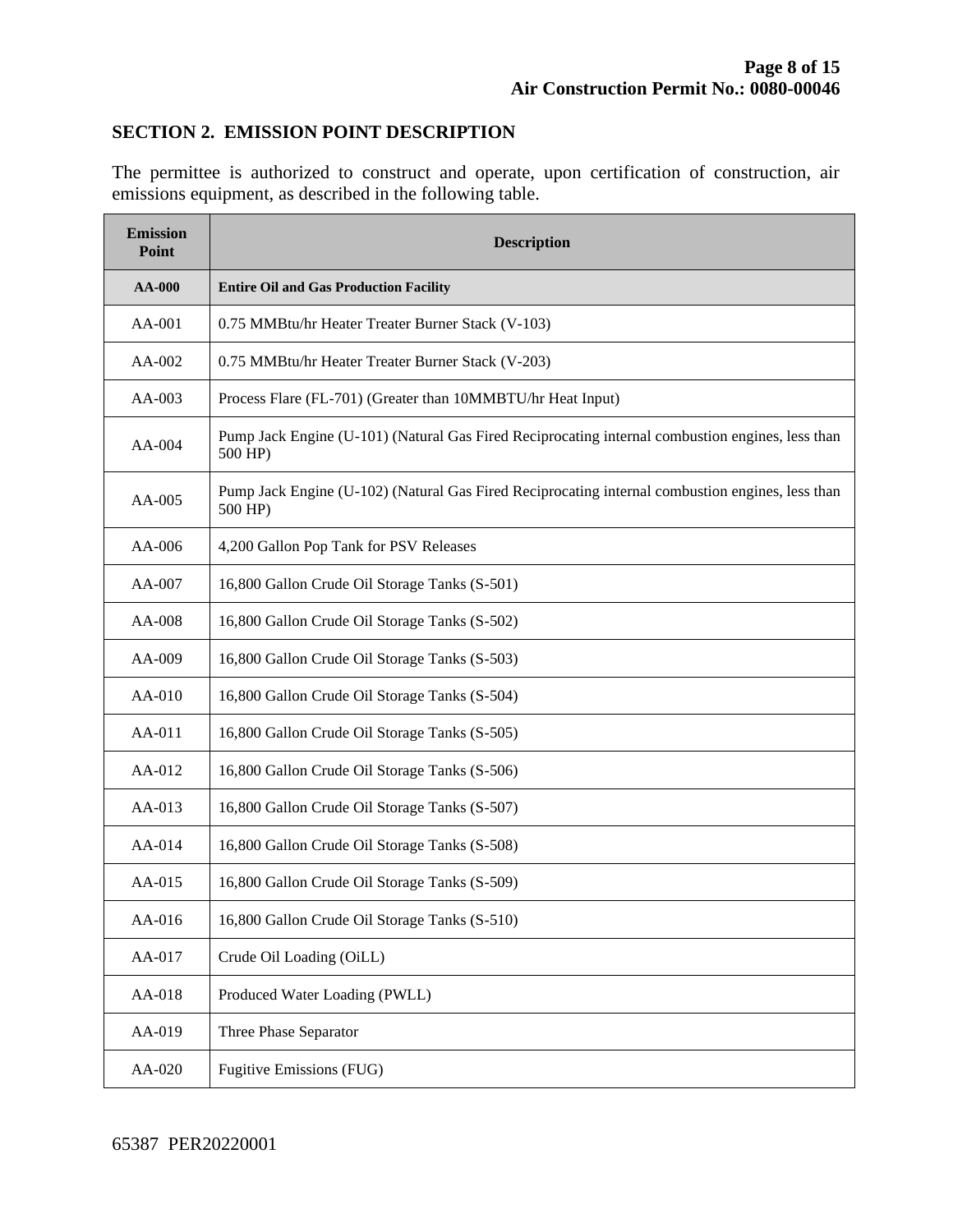| <b>Emission</b><br>Point             | <b>Applicable Requirement</b>                                                                                                                                                                                                                                                          | <b>Condition</b><br>Number(s) | Pollutant/<br><b>Parameter</b>                      | <b>Limitation/Standard</b>                         |
|--------------------------------------|----------------------------------------------------------------------------------------------------------------------------------------------------------------------------------------------------------------------------------------------------------------------------------------|-------------------------------|-----------------------------------------------------|----------------------------------------------------|
|                                      | 11 Miss. Admin. Code Pt. 2, R.<br>1.3.A.                                                                                                                                                                                                                                               | 3.1                           | Opacity                                             | Facility-wide opacity limitations                  |
|                                      | 11 Miss. Admin. Code Pt. 2, R.<br>1.3.B.                                                                                                                                                                                                                                               | 3.2                           |                                                     |                                                    |
|                                      | 11 Miss. Admin. Code Pt. 2, R.<br>2.2.B(10).                                                                                                                                                                                                                                           | 3.3                           | Fuel<br>Requirements                                | Combust only propane or field gas                  |
|                                      | 11 Miss. Admin. Code Pt. 2, R.<br>$1.4.B(2)$ .                                                                                                                                                                                                                                         | 3.4                           | H <sub>2</sub> S                                    | One (1) grain per 100 standard cubic feet          |
| AA-000                               | 11 Miss. Admin. Code Pt. 2, R.<br>2.2.B(10).                                                                                                                                                                                                                                           | 3.5                           | VOC/HAP                                             | Route all produced gas to the flare for<br>control |
|                                      | 40 CFR Part 60, Subpart OOOO<br>Standards of Performance for<br>Crude Oil and Natural Gas<br>Facilities for which Construction,<br>Modification, or Reconstruction<br>Commenced After August 23,<br>2011, and on or before September<br>18, 2015<br>40 CFR 60.6365(a), Subpart<br>0000 | 3.6                           | VOC/HAP                                             | Applicability                                      |
| AA-001<br>AA-002                     | 11 Miss. Admin. Code Pt. 2, R.<br>$1.4.A(1)$ .                                                                                                                                                                                                                                         | 3.7                           | SO <sub>2</sub>                                     | 4.8 lb/MMBTU                                       |
| AA-001<br>AA-002<br>AA-004<br>AA-005 | 11 Miss. Admin. Code Pt. 2, R.<br>$1.3.D(1)(a)$ .                                                                                                                                                                                                                                      | 3.8                           | $PM/PM_{10}$<br>(filterable<br><i>only</i> )        | 0.6 lb/MMBTU per hour heat input                   |
| AA-003                               | 11 Miss. Admin. Code Pt. 2, R.<br>$1.3.D(1)(b)$ .                                                                                                                                                                                                                                      | 3.9                           | $PM/PM_{10}$<br><i>(filterable</i><br><i>only</i> ) | $E = 0.8808 * I^{-0.1667}$                         |
| $AA-004$<br>AA-005                   | 40 CFR Part 63, Subpart ZZZZ<br>National Emissions Standards for<br>Hazardous Air Pollutants for<br><b>Stationary Reciprocating Internal</b><br><b>Combustion Engines</b><br>40 CFR 63.6590(c), Subpart ZZZZ                                                                           | 3.10                          | HAP                                                 | Applicability                                      |

## **SECTION 3. EMISSION LIMITATIONS AND STANDARDS**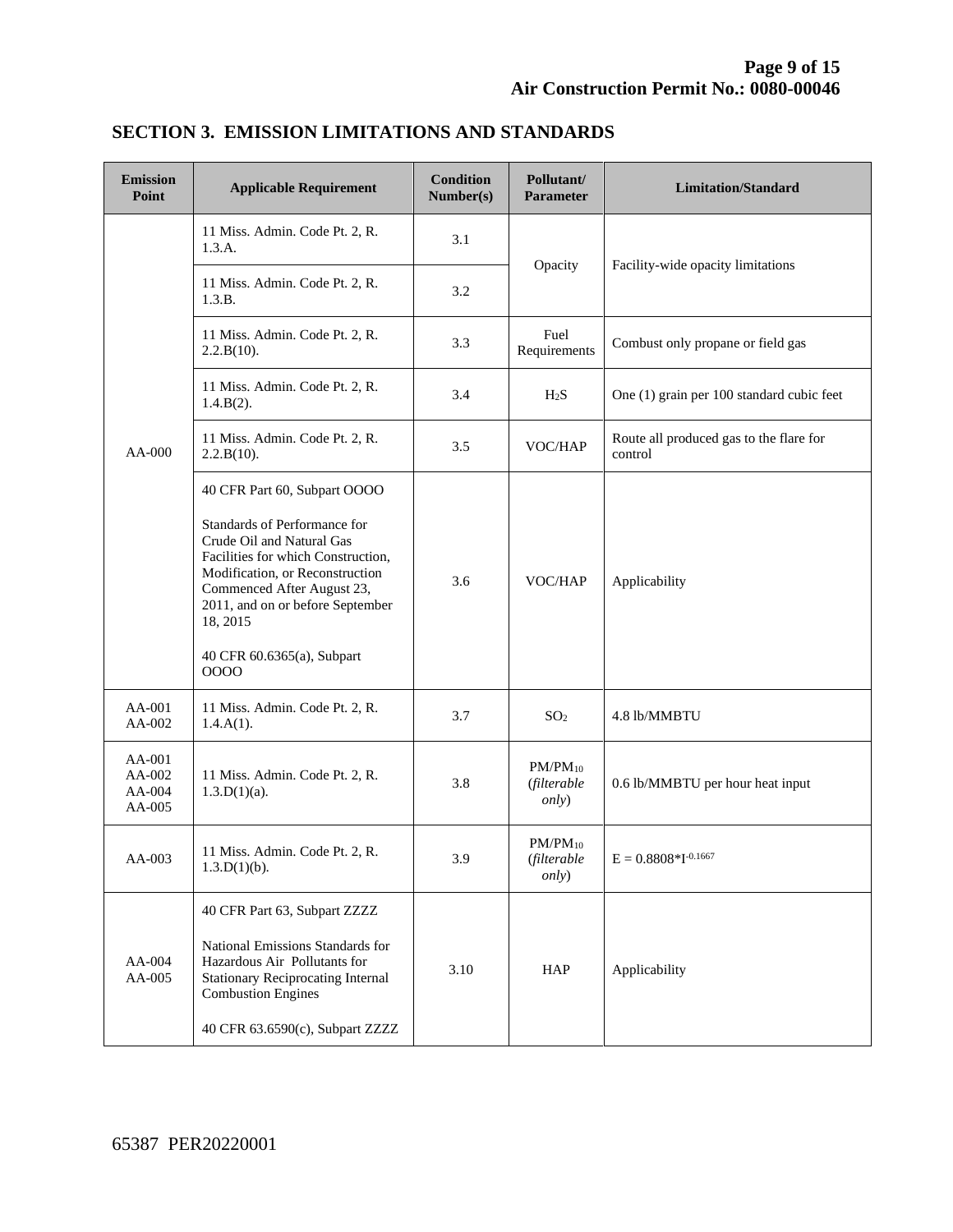| <b>Emission</b><br>Point | <b>Applicable Requirement</b>                                                                                                                                  | <b>Condition</b><br>Number(s) | Pollutant/<br><b>Parameter</b> | Limitation/Standard |
|--------------------------|----------------------------------------------------------------------------------------------------------------------------------------------------------------|-------------------------------|--------------------------------|---------------------|
| $AA-004$<br>$AA-005$     | 40 CFR Part 60, Subpart JJJJ<br>Standards of Performance for<br>Stationary Spark Ignition Internal<br><b>Combustion Engines</b><br>40 CFR $60.4230(a)(4)(iii)$ | 3.11                          | <b>HAP</b>                     | Applicability       |

3.1 For the entire facility (Emission Point AA-000), except as otherwise specified or limited herein, the permittee shall not cause, permit, or allow the emission of smoke from a point source into the open air from any manufacturing, industrial, commercial or waste disposal process which exceeds forty (40) percent opacity. Startup operations may produce emissions which exceed 40% opacity for up to fifteen (15) minutes per startup in any one hour and not to exceed three (3) startups per stack in any twenty-four (24) hour period.

(Ref.: 11 Miss. Admin. Code Pt. 2, R. 1.3.A(1) and (2).)

3.2 For the entire facility (Emission Point AA-000), except as otherwise specified or limited herein, the permittee shall not cause, allow, or permit the discharge into the ambient air from any point source or emissions, any air contaminant of such opacity as to obscure an observer's view to a degree in excess of 40% opacity, equivalent to that provided in Condition 3.1. This shall not apply to vision obscuration caused by uncombined water droplets.

(Ref.: 11 Miss. Admin. Code Pt. 2, R. 1.3.B.)

3.3 For the entire facility (Emission Point AA-000), the permittee shall only combust commercial grade propane or produced field gas.

(Ref.: 11 Miss. Admin. Code Pt. 2, R. 2.2.B(10).)

3.4 For the entire facility (Emission Point AA-000), the permittee shall not permit the emission of any gas stream which contains hydrogen sulfide  $(H_2S)$  in excess of one grain per 100 standard cubic feet. Gas streams containing hydrogen sulfide in excess of one grain per 100 standard cubic feet shall be incinerated at temperatures of no less than 1600 ℉ for a period of no less than 0.5 seconds or processed in such a manner which is equivalent to or more effective for the removal of hydrogen sulfide.

(Ref.: 11 Miss. Admin. Code Pt. 2, R. 1.4.B(2).)

3.5 For the entire facility (Emission Point AA-000), the permittee shall route all produced gas emissions to the process flare (Emission Point AA-003). Emission Point AA-003 is required to be operational as long as it is safe and practical for the flare to be in operation without the use of supplemental fuels. If the amount of produced gas reaches a level

65387 PER20220001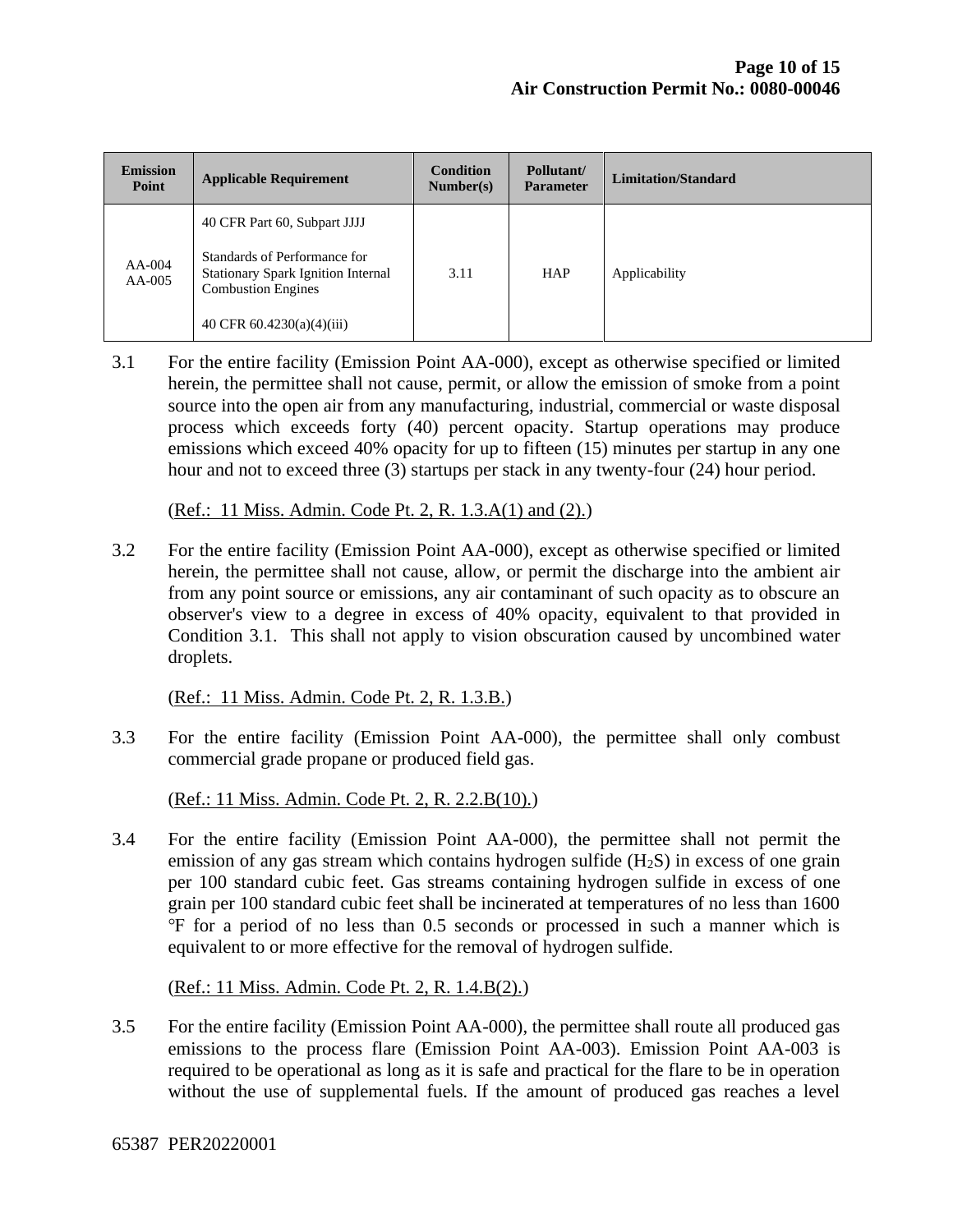where operation of Emission Point AA-003 is no longer safe or practical, then those emissions may be vented to the atmosphere.

(Ref.: 11 Miss. Admin. Code Pt. 2, R. 2.2.B(10).)

3.6 For the entire facility (Emission Point AA-000), the permittee is subject to and shall comply with all applicable requirements of 40 CFR Part 60, Subpart OOOO - Standards of Performance for Crude Oil and Natural Gas Facilities for which Construction, Modification, or Reconstruction Commenced After August 23, 2011, and on or before September 18, 2015.

(Ref.: 40 CFR 60.5365(a), Subpart OOOO)

3.7 For Emission Points AA-001 and AA-002, the permittee shall not discharge sulfur oxides from any fuel burning installation in which fuel is burned primarily to produce heat or power by indirect heat transfer in excess of 4.8 pounds per MMBTU heat input (measured as sulfur dioxide).

(Ref.: 11 Miss. Admin. Code Pt. 2, R. 1.4.A(1).)

3.8 For Emission Points AA-001, AA-002, AA-004, and AA-005, the permittee shall limit the particulate emissions from fossil fuel burning installations of less than 10 MMBTU/hr heat input to no more than 0.6 pounds per MMBTU per hour heat input.

(Ref.: 11 Miss. Admin. Code Pt. 2, R. 1.3.D(1)(a).)

3.9 For Emission Point AA-003, the maximum permissible emission of ash and/or particulate matter from fossil fuel burning installations of equal to or greater than 10 MMBTU per hour per heat input shall not exceed an emission rate as determined by the relationship

 $E = 0.8808 * I^{-0.1667}$ 

where "E" is the emission rate in pounds per MMBTU per hour heat input and "I" is the heat input in MMBTU per hour.

(Ref.: 11 Miss. Admin. Code Pt. 2, R. 1.3.D(1)(b).)

3.10 For Emission Points AA-004 and AA-005, the permittee is subject to 40 CFR Part 63, Subpart ZZZZ, National Emission Standards for Hazardous Air Pollutants (NESHAP) for Stationary Reciprocating Internal Combustion Engines (RICE). Emission Points AA-004 and AA-005 are new RICE located at an area source of HAPs. Therefore, compliance with 40 CFR Part 63, Subpart ZZZZ shall be achieved by meeting all applicable requirements of 40 CFR Part 60, Subpart JJJJ. No further requirements apply for such engines under NESHAP Subpart ZZZZ.

(Ref.: 40 CFR 63.6585, 40 CFR 63.6590(a)(2)(iii) and (c)(1), Subpart ZZZZ)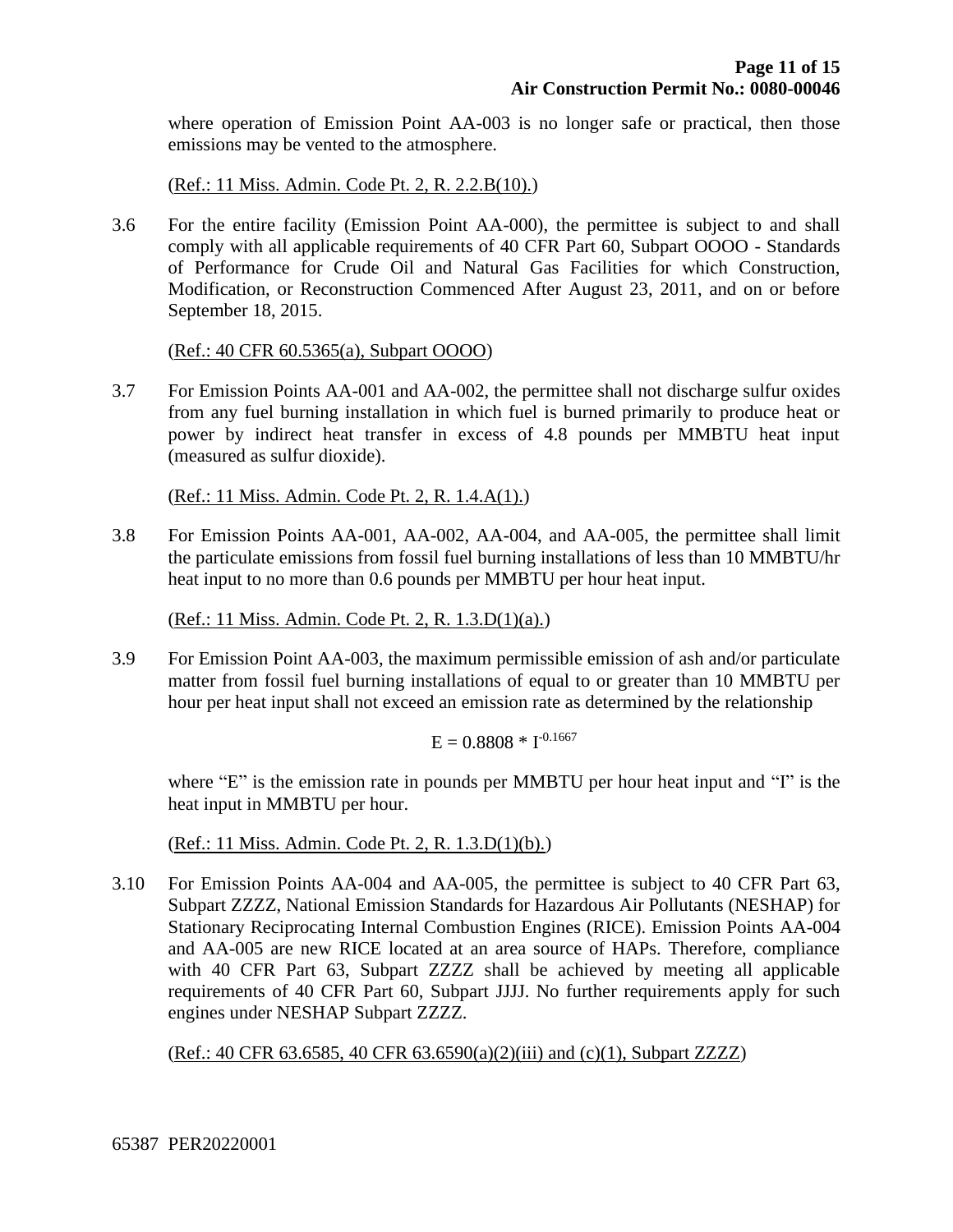3.11 For Emission Points AA-004 and AA-005, the permittee is subject to and shall comply with all applicable conditions of Standards of Performance for Stationary Spark Ignition Internal Combustion Engines, 40 CFR Part 60, Subpart JJJJ.

(Ref.: 40 CFR 60.4230(a)(4)(iv), Subpart JJJJ)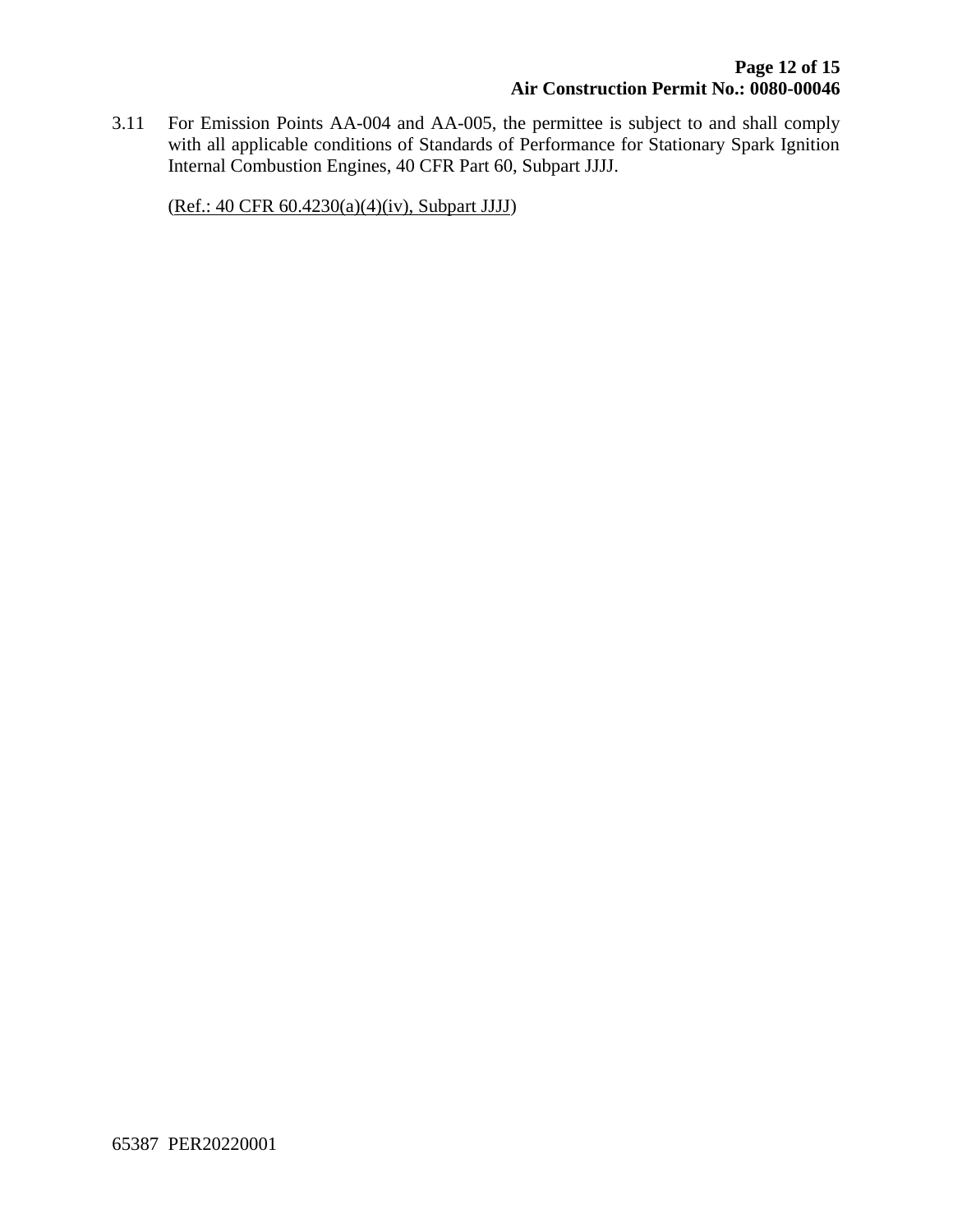#### **SECTION 4. WORK PRACTICES**

| <b>Emission</b><br>Point | <b>Applicable Requirement</b>                   | <b>Condition</b><br>Number(s) | <b>Work Practice</b>                                                                |
|--------------------------|-------------------------------------------------|-------------------------------|-------------------------------------------------------------------------------------|
| $AA-000$                 | 11 Miss. Admin. Code Pt. 2, R.<br>$2.2.B(10)$ . | 4.1                           | Operate all equipment as efficiently as possible<br>and perform routine maintenance |

4.1 For the entire facility (Emission Point AA-000), in order to minimize the emissions of air pollutants, the permittee shall operate all air emissions equipment as efficiently as possible. Furthermore, the permittee shall perform routine maintenance on all air emissions equipment such that the equipment may be operated in an efficient manner.

(Ref.: 11 Miss. Admin. Code Pt. 2, R. 2.2.B(10).)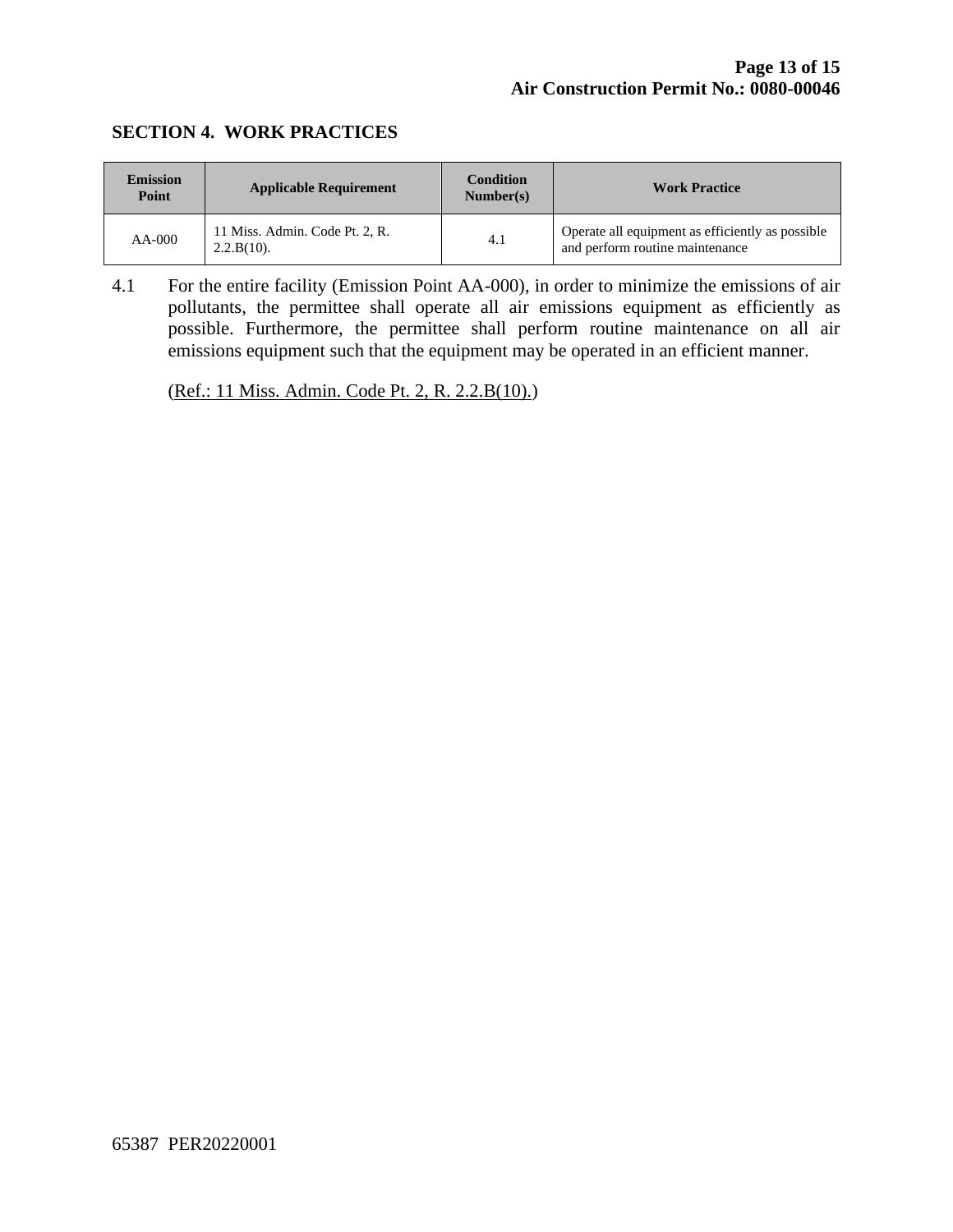# **SECTION 5. MONITORING AND RECORDKEEPING REQUIREMENTS**

| <b>Emission</b>                                       | <b>Applicable Requirement</b> | <b>Condition</b> | Pollutant/       | <b>Monitoring/Recordkeeping</b> |
|-------------------------------------------------------|-------------------------------|------------------|------------------|---------------------------------|
| Point                                                 |                               | Number(s)        | <b>Parameter</b> | Requirement                     |
| <b>This Section Has Been Intentionally Left Blank</b> |                               |                  |                  |                                 |